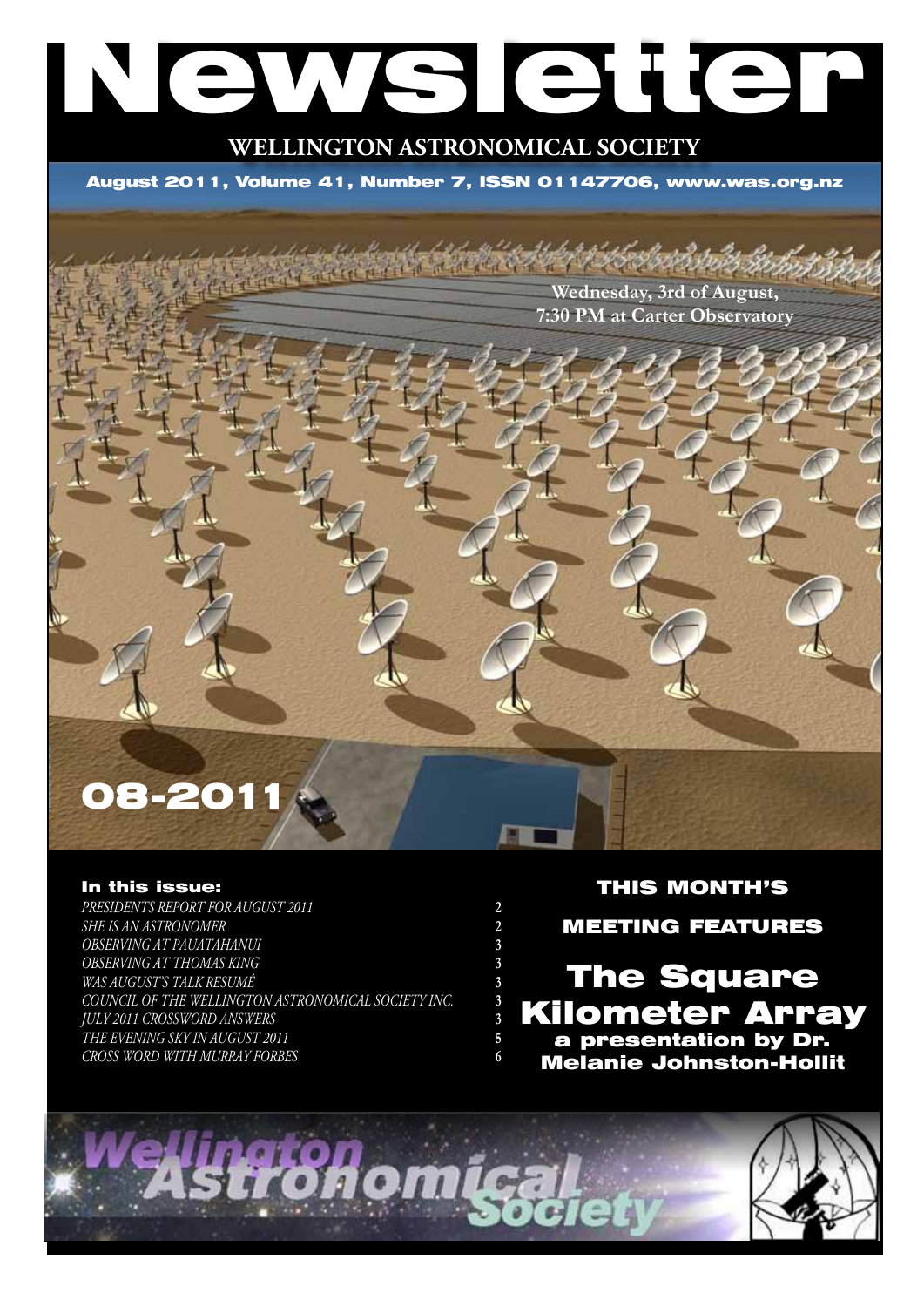

# Presidents Report for August 2011

**In the last month 6 new members joined us and I would like to welcome them and hope that they find us interesting and sometimes entertaining.**

The month of July was very quiet on the astronomy scene although we have had one or two average nights but that was about all.

old Dollond telescope which is not used by the society and is quite valuable but only as an antique. It has no mount or a tripod and is only suitable for display purposes. I will write up a proposal for this which I will present at the WAS AGM in November.

It was also discussed about the newsletter



Observing at Pauatahanui on July 9th was clouded out and canceled so we moved observing to the following July 23rd and this to was clouded out. Observing seems to be getting less and less frequent as the weather gets cloudier and wetter and colder. Frank's talk at our July meeting was very educational topic about the Lunar Calendars & Matariki.

Septembers meeting will be another of the Videos DVD from our collection.

Back at the end of June I was to go to Blenheim in the South Island and talk to the Grovetown primary school about Matariki and observe with a couple of our telescopes but unfortunately the school which is only small could not guarantee sufficient numbers to warrant the expense of going to the South Island. So it was postponed but it may happen again later in the year.

At last months committee meeting the committee though it might be a good idea to donate one of the societies telescopes to Carter Observatory. This is the very

printing which is costing us more and more as it is not just printing but the posting and the cost of someone physically going to get it and put into envelopes that are pre-printed with the address and then post it. By the time of the AGM in November we hope to have and almost zero printing and nearly all newsletters emailed to members.

We are still trying to get our 6" dobsonians returned so that they can be checked. So if you have one we would like it returned at the next meeting. I have already have two returned.

We have other members waiting for these telescopes.

We are still requiring members to assist at the Carter Observatory observing on Saturday nights so if you haven't volunteered yet now is your chance to do so. Register your name with

On August 6th there will be a first quarter moon.



**Dr. Melanie Johnston-Hollitt**

**This is just one of five 22m dishes that make up the Australian Telescope Compact Array in New South Wales. Melanie operates it remotely over the internet.**

#### **Dr. Melanie Johnston-Hollitt - Bio**

Dr. Melanie Johnston-Hollitt completed her PhD in radio astronomy jointly at the CSIRO Australia Telescope National Facility (ATNF) and the University of Adelaide. The topic of her dissertation was detection of magnetic fields in galaxy clusters through radio observations of Faraday Rotation. Following this she was appointed as the inaugural LOFAR Fellow in the Netherlands where she worked on design aspects and science drivers for the Low Frequency Array radio telescope. She returned to Australia in 2004 to take up a tenured faculty position in the Radio Astronomy Group at the University of Tasmania where she led a research group investigating the environmental conditions required to generate radio emission in galaxy clusters. In January 2009 she moved to New Zealand as leader of a new radio astronomy group within the School of Chemical & Physical Sciences at Victoria University of Wellington. Upon arriving in NZ she was elected the founding chair of the New Zealand Square Kilometre Array Research and Development Consortium (NZSKARD), a group which brings together researcher from all over NZ exploring the new techniques that are needed for operation of the Square Kilometre Array. In 2011 she led a successful bid for NZ to join the Murchison Widefield Array (MWA), an official SKA precursor instrument being constructed on the Australia-NZ SKA core site. Recently she has been appointed as New Zealand's science representative on the international Founding Board of the Square Kilometre Array.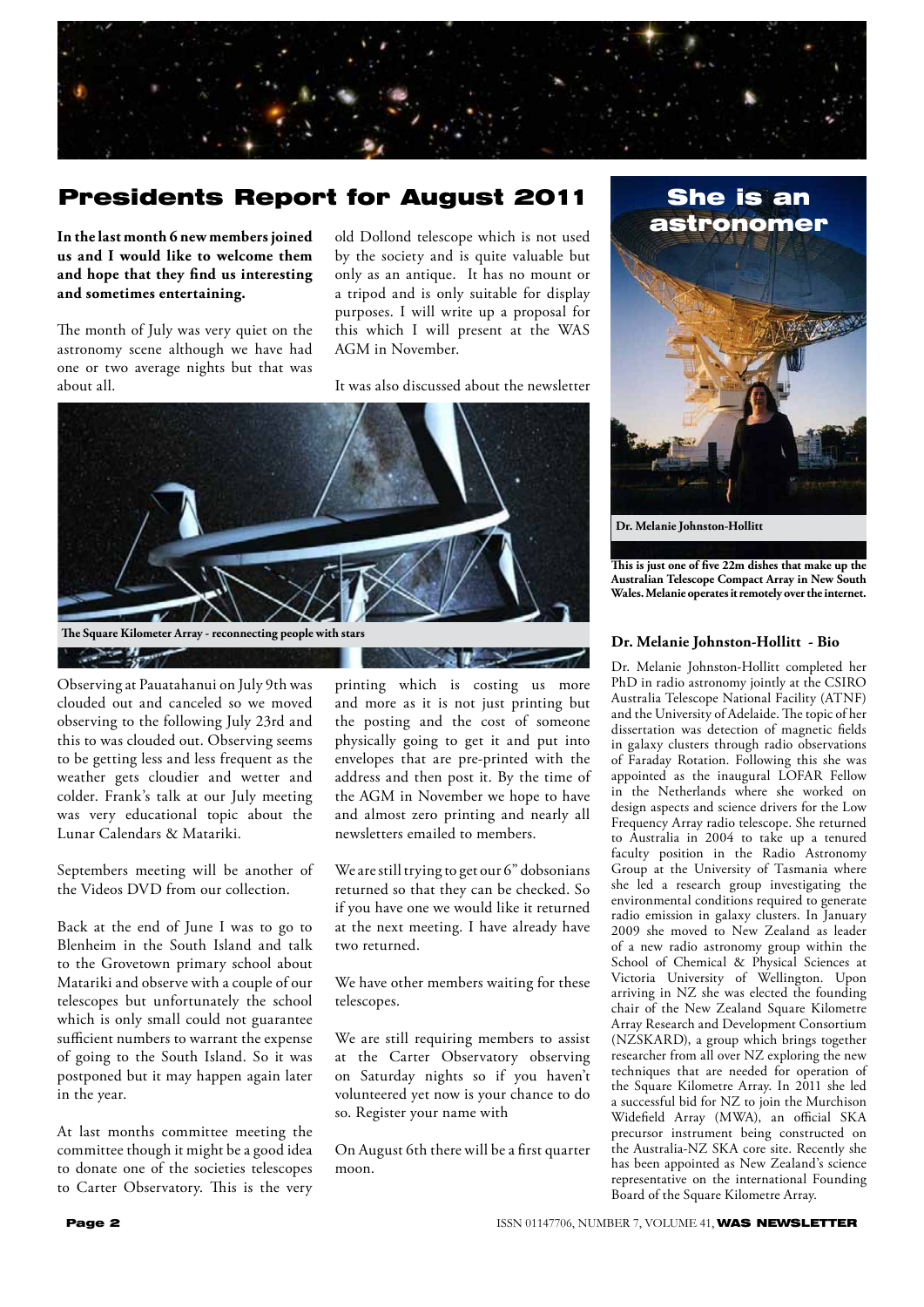

# OBSERVING AT PAUATAHANUI

The next observing evening at Pauatahanui is on August 6th starting at 7.00 pm, alternative August 2oth.**If doubtful please ring Chris Monigatti on his mobile 021 890 222 to see if the session is going ahead.**

# OBSERVING AT THOMAS KING

All public observing evenings will be held at the Thomas King Observatory run by our Observatory Director Ross Powell. from 7:00 pm. **Ring Ross on 389 9765 t**o check if there are public observing evenings on most FRIDAYS, starting as soon as it gets dark depending on the weather and Ross's availability.

### WAS August's talk resumé

**Presenter: : Dr. Melanie Johnston-Hollitt** 

**Duration:** approx. 50 minutes

TITLE: "Science with Next Generation Radio Telescopes: On the Path to the Square Kilometre Array"

The international radio astronomy community is currently cooperating to design, plan and build the next generation of radio telescopes. Instruments like the Square Kilometre Array (SKA) and associated pathfinder telescopes will open a new window on the universe and herald a renaissance for radio science. Major questions in astronomy and physics such as when did the first stars and galaxies form and what is the origin of cosmic magnetism will be answered. In this talk I will present an overview of the SKA and its pathfinder instruments and discuss the science for these next generation of radio telescope with particular focus on New Zealand's engagement.

# COUNCIL OF THE WELLINGTON ASTRONOMICAL SOCIETY INC.

*President:*  **Gordon Hudson** gordon@kpo.org.nz Ph 04 236 5125

*Vice-President*: **Roger Butland** roger.j.butland@xtra.co.nz Ph 04 478 0419

*Secretary:* **Chris Monigatti** chrismon@xtra.co.nz Mob o21 890 222

*Treasurer:* **John Talbot** john.talbot@xtra.co.nz Ph 04 293 4620

*Newsletter Editor:*  **Haritina Mogosanu** editor@was.org.nz

#### *Committee*

**Frank Andrews** frank.andrews@paradise.net.nz **Chris Monigatti** chrismon@xtra.co.nz Mob o21 890 222

**John Homes** john.homes@actrix.co.nz **Aline Homes**

aline.homes@actrix.co.nz

**Ross Powell** rossalanpowell@gmail.com Ph 04 389 9765

*Positions Outside Council Email newsletter* **Murray Forbes** murray\_forbes@xtra.co.nz

**www.was.org.nz**

### July 2011 Crossword answers

#### **Across**

*1. KEPLER' Early German astronomer formulated 3 laws of planetary motion; 4. SOHO' satellite observatory studying the Sun; 6. ICE' frozen liquid; 7. PAVO' The Peacock constellation; 8. POLARIS' The North Star; 11. BAR' some spiral galaxies have one; 13. UFO' flying saucer; 17. SPIRAL' type of galaxy; 19. ANDROMEDA' Largest galaxy in the Local Group; 21. LMC' could be mistaken for a cloud; 24. GAS' solid, liquid or ...; 25. SCHMIDT' type of telescope; 26. DESDEMONA' A satellite of Uranus, a character in Othello; 27. SMC' satellite galaxy to the Milky Way; 28. SIDEREAL' star time; 32. VIRGO' Constellation with Spica; 33. REDPLANET' Mars; 35. HALLEY' a very famous comet; 38. DAY' 24 hours; 39. LOKI' volcano on Io; 41. PROCYON' brightest star in Canis Minor; 44. HALO' angels and galaxies both have one; 45. VENUS' a very cloudy planet; 46. CRESCENTMOON' men's concerto (anagram); 47. HST' an orbiting telescope; 49. FUSION' process that powers stars; 50. ASTEROID' road site (anagram); 51. NOVA' a new star; 52. HELIUM' second most common element; 54. DARWIN' proposed theory of evolution;* 

#### **Down**

*2. ECLIPSE' to block light from another object; 3. KIWI' New Zealander; 4. SEYFERT' type of galaxy with unusally bright nucleus; 5. HOUR' unit of time; 8. PHOBOS' A Moon of Mars; 9. ION' an arrested atom; 10. VEGA' alpha Lyr; 12. ATOM' smallest indivisible piece of a element; 14. BLUEMOON' Once in a ...; 15. LARGEMAGELLANICCLOUD' LMC; 16. MASS' I weight 6 times less on the Moon,*  but still have the same ???; 18. HYADES, an *open cluster in Taurus; 20. NORTH' thorn*   $(a$ nagram); 22. COSMOLOGY, study of *the large-scale structure and origin of the universe; 23. PEGASUS' The winged horse constellation; 25. SHEPHERD' astronaut; 29. RUTHCRISP' Carter Observatory's public telescope; 30. ASTROCAMP' A NZ astronomy winter weekend getaway; 31. NADIR' opposite*  to zenith; 34. PLEIADES, The Seven Sisters; *36. LEO' A lion circling the Earth; 37. PRECESSION' son's recipe (anagram); 40. KILOGRAM' The SI unit of mass; 42. PELE' volcano on Io; 43. BOLIDE' A meteor that appears to explode; 48. SETI' A serious*  search for aliens (abbrev); 53. IO, One of the *Galilean satellites;*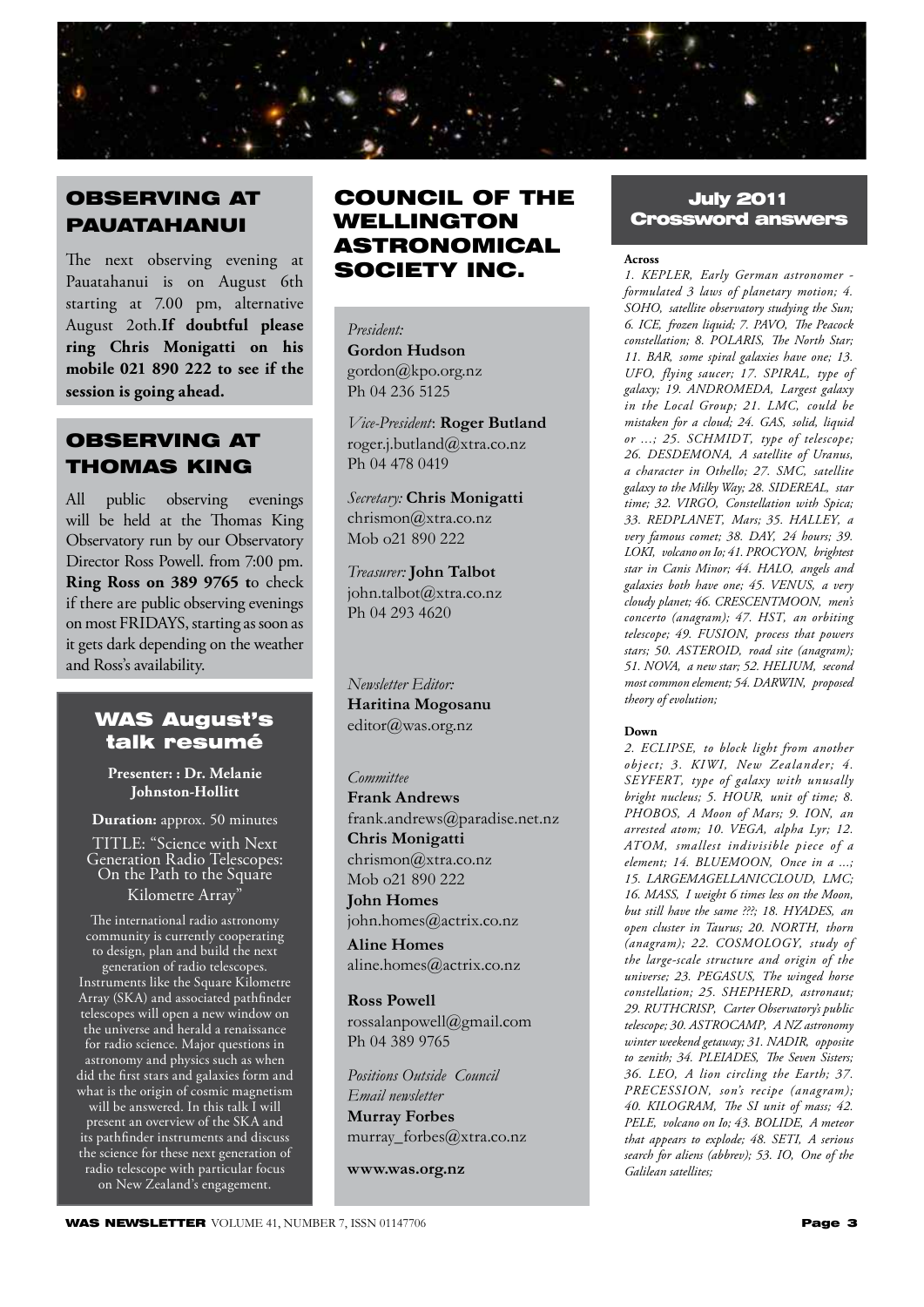



#### **Evening sky in August 2011**

To use the chart, hold it up to the sky. Turn the chart so the direction you are looking is at the bottom of the chart. If you are looking to the south then have 'South horizon' at the lower edge. As the earth turns the sky appears to rotate clockwise around the south celestial pole (SCP on the chart). Stars rise in the east and set in the west, just like the sun. The sky makes a small extra clockwise rotation each night as we orbit the sun.

The Scorpion's tail curls around the zenith. The Pointers and Crux, the Southern Cross, are midway down the southwest sky. Orange Arcturus in the northwest often twinkles red and green. Left of Arcturus are Saturn and Spica. Mercury is below them early in the month. Canopus low in the south is matched by Vega crossing low in the north. The Milky Way spans the sky from northeast to southwest with its broad centre overhead. Bright Jupiter rises around midnight.

Chart produced by Guide 8 software; www.projectpluto.com. Labels and text added by Alan Gilmore, Mt John Observatory of the University of Canterbury, P.O. Box 56, Lake Tekapo 7945, New Zealand. www.canterbury.ac.nz

Sep. 1 at 7 p.m.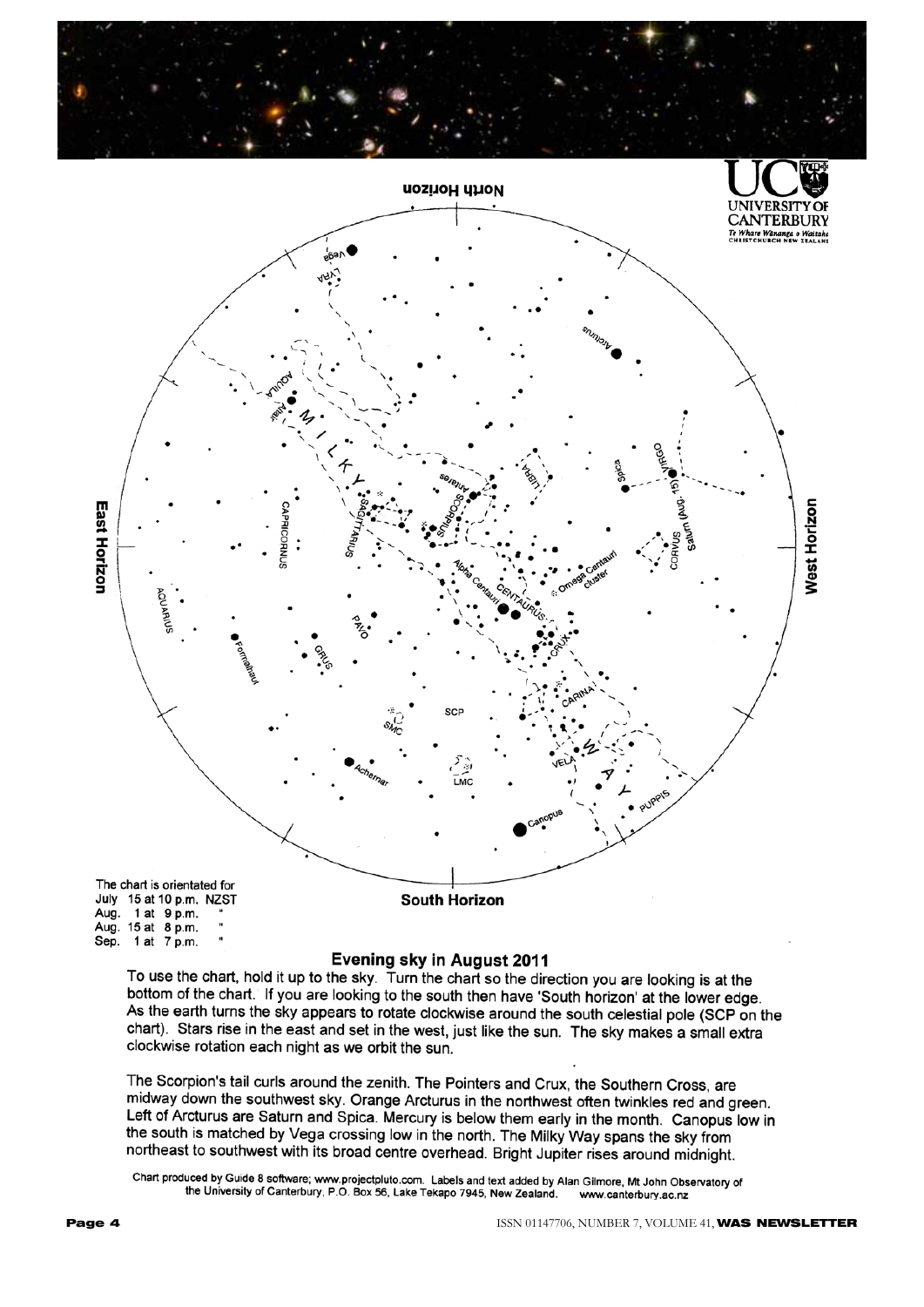

## The Evening Sky in August 2011



Just north of overhead the orange star Antares marks the heart of the Scorpion. The Scorpion's tail hooks around the zenith like a back-tofront question mark. Antares and the tail make the 'fish-hook of Maui' in Maori star lore. Antares is a red giant star: 600 light years\* away and 19 000 times brighter than the sun. Below or right of the Scorpion's tail is 'the teapot' made by the brightest stars of Sagittarius. It is upside down in our southern hemisphere view.

Midway down the southwest sky are 'The Pointers ', Beta and Alpha Centauri. They point down and rightward to Crux the Southern Cross. Alpha Centauri is the third brightest star and the closest of the naked eye stars, 4.3 light years away. Beta Centauri, like most of the stars in Crux, is a blue-giant star hundreds of light years away and thousands of times brighter than the sun.

In the western sky are Saturn and Spica making a vertical pair of similar stars, Saturn being the lower of the two. Spica is the brightest star in Virgo. It is 260 light years away and 2500 times brighter than the sun. To the right of Saturn and Spica is orange Arcturus, brightest of the northern stars, often twinkling red and green as it sets in the northwest. It is 120 times the sun's brightness and 37 light years away.

In early August Mercury (not shown) might be seen setting in the western twilight, below and left of Saturn. To the right of Mercury is Regulus, similar in brightness. Mercury will be above the crescent moon and Regulus on August 1. Mercury slips down the

sky to be level with Regulus around August 12 as both are fading into the twilight. Regulus is the brightest star in Leo. It is 120 times brighter than the sun and 77 light years away.

Saturn is always worth a look in a telescope. The rings are now 'opening' after being edge on in recent years. A small telescope shows Saturn's biggest moon Titan about four ring diameters out from the planet. Larger telescopes show fainter moons, mostly inside Titan's orbit. Saturn is 1540 million km away.

Canopus, the second brightest star, is near the south skyline at dusk. It swings upward into the southeast sky through the morning hours. On the opposite horizon is Vega, one of the brightest northern stars. It is due north in mid-evening and sets around midnight. Canopus is truly bright: 13,000 times brighter than the sun and 310 light years away. Vega is 52 times brighter than the sun and 25 light years away.

The Milky Way is brightest and broadest overhead in Scorpius and Sagittarius. In a dark sky it can be traced down past the Pointers and Crux into the southwest. To the northeast it passes Altair, meeting the skyline right of Vega. The Milky Way is our edgewise view of the galaxy, the pancake of billions of stars of which the sun is just one. The thick hub of the galaxy, 30 000 light years away, is in Sagittarius. The actual centre is hidden by dust clouds in space. The nearer dust clouds appear as gaps and slots in the Milky Way. Binoculars show many clusters of stars and some glowing gas clouds in the Milky Way.

WAS NEWSLETTER VOLUME 41, NUMBER 7, ISSN 01147706 **Page 5** The Large and Small Clouds of Magellan LMC and SMC look like two misty patches of light low in the

south, easily seen by eye on a dark moonless night. They are galaxies like our Milky Way but much smaller. The LMC is about 160 000 light years away; the SMC about 200 000 light years away.

Jupiter (not shown) rises in the northeast about midnight mid month. It is the brightest 'star' in the morning sky and shines with a steady golden light. Binoculars show the disk of Jupiter and perhaps one or two of its bright moons, looking like faint stars very close to Jupiter. Any telescope easily shows all four moons and stripes in Jupiter's clouds. By dawn Jupiter is midway up the north sky. It is 700 million km away.

Mars (not shown) rises in the northeast around 5 a.m. It is below two stars of similar brightness and orange colour. Aldebaran is on the left and Betelgeuse is below 'The Pot' or Orion's belt and sword. Mars is on the far side of the sun from us, 300 million km away, and very small in a telescope.

*\*A light year (l.y.)is the distance that light travels in one year: nearly 10 million million km or 1013 km. Sunlight takes eight minutes to get here; moonlight about one second. Sunlight reaches Neptune, the outermost major planet, in four hours. It takes four years to reach the nearest star, Alpha Centauri.*

Notes by Alan Gilmore, University of Canterbury's Mt John Observatory, P.O. Box 56, Lake Tekapo 7945, New Zealand. www.canterbury.ac.nz, 110410